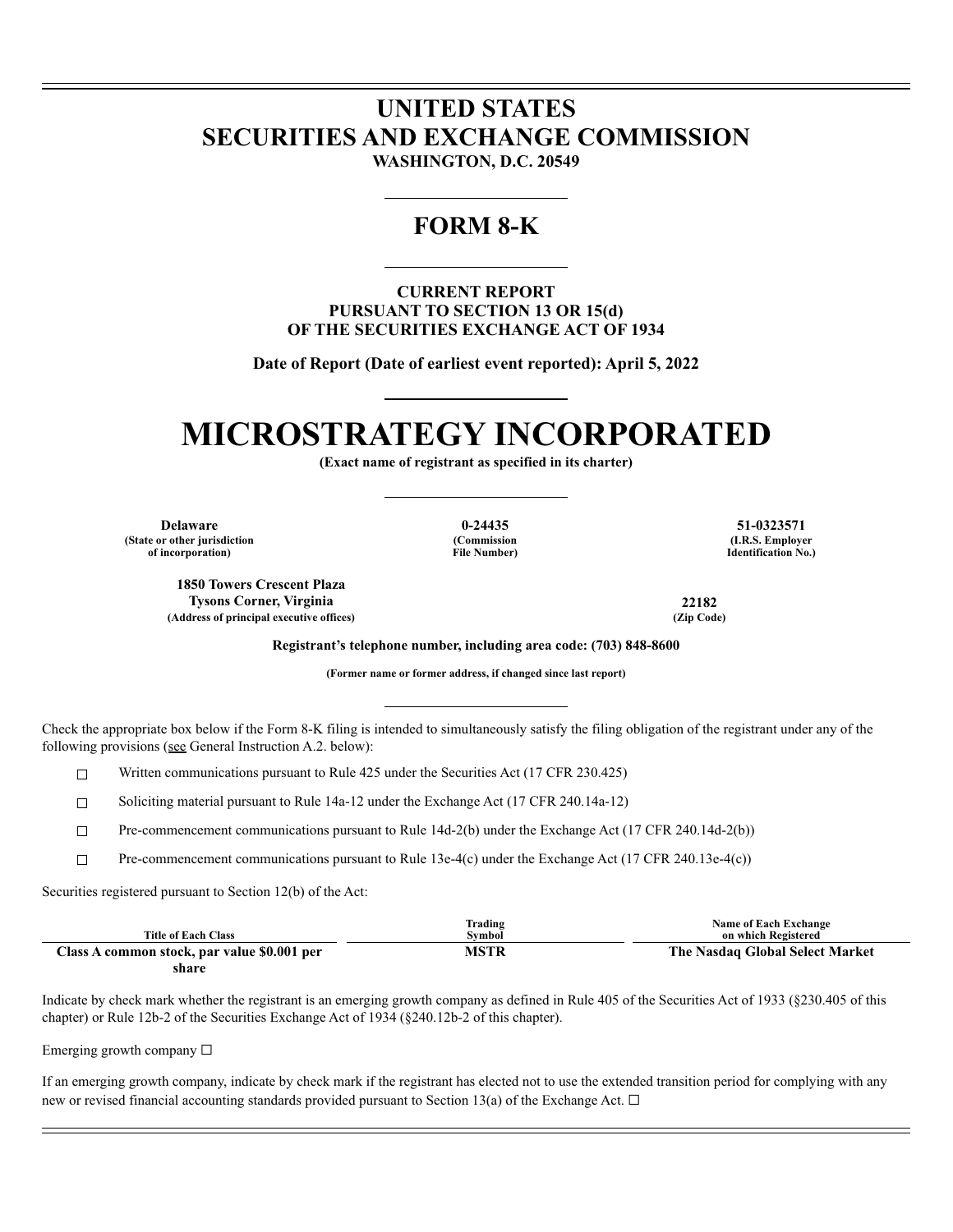#### **Item 8.01. Other Events.**

On April 5, 2022, MicroStrategy Incorporated ("MicroStrategy") announced that, during the period between February 15, 2022 and April 4, 2022, MicroStrategy, through its wholly-owned subsidiary, MacroStrategy LLC ("MacroStrategy"), acquired approximately 4,167 bitcoins for approximately \$190.5 million in cash, at an average price of approximately \$45,714 per bitcoin, inclusive of fees and expenses. As of April 4, 2022, MicroStrategy, together with its subsidiaries, held an aggregate of approximately 129,218 bitcoins, which were acquired at an aggregate purchase price of approximately \$3.97 billion and an average purchase price of approximately \$30,700 per bitcoin, inclusive of fees and expenses, with MacroStrategy holding approximately 115,110 of these bitcoins.